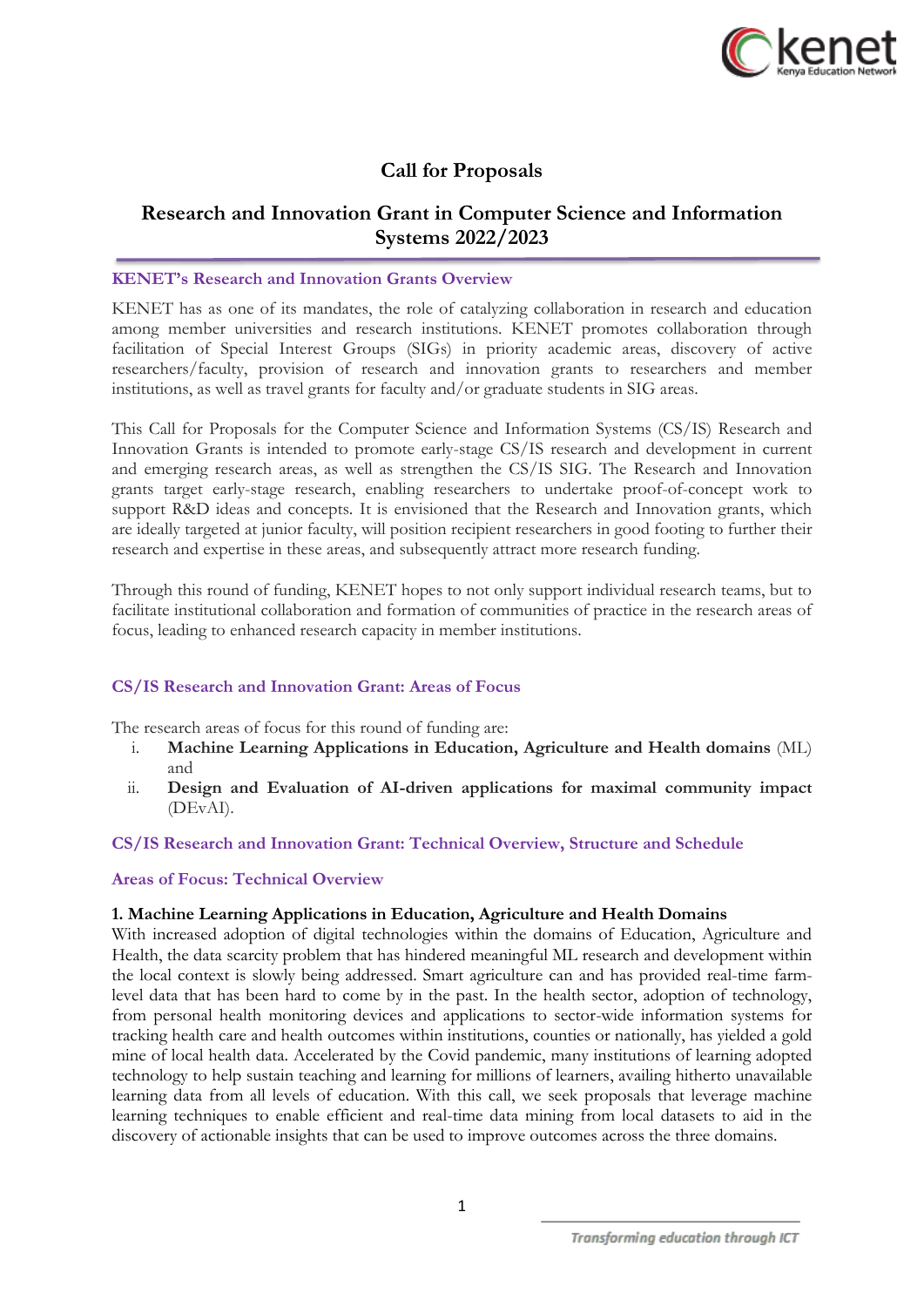

### **2. Design and Evaluation of AI-driven Applications in Education, Agriculture and Health Domains**

In the 1990s and the early 2000s, country governments and donor agencies spent billions of dollars supporting development, poverty reduction, and empowerment initiatives and interventions in developing country communities. The results of these initiatives were mixed and often there was little, if any impact in the communities. In the last few years, a lot has been said on the potential of the fourth industrial revolution technologies (4IRT) and innovations in empowering communities. To avoid the pitfalls of the ICT4D interventions, there is need for technologies, applications, and innovations to use models that can assure positive impact to the communities. In this theme, we are interested in research proposals that address the following questions:

- How can we design AI-driven ICT applications in health, agriculture and education that will have maximum impact for individuals, households, and communities in developing countries?
- In order to justify the continued investments and rollout of technology solutions in communities, how can we measure the outcomes and impacts of AI-driven ICT applications?

### **Grant Structure and Schedule**

### **Research and Innovation Grant Structure**

- 1. Three (3) Research and Innovation grants will be awarded for the 2022/2023 round of funding.
- 2. Each Research and Innovation grant will be for a maximum of KES. 1,500,000
- 3. The grant period is 12 months.

### **Schedule:**

Following is the research and innovation grant's call timeline.

| Activity<br>Dates                                                 |                                     |  |
|-------------------------------------------------------------------|-------------------------------------|--|
| Call for proposals open for submissions                           | 4th February 2022 to 4th March 2022 |  |
| Review and evaluation of received proposals                       | $7th - 25th March 2022$             |  |
| Face-to-face presentations of shortlisted applicants              | $29th$ March $2022$                 |  |
| Finalists announced and research and innovation<br>grants awarded | 4 <sup>th</sup> April 2022          |  |
| Grantees on-boarding                                              | 11-14th April 2022                  |  |
| Implementation period                                             | 15th April 2022 - 14th April 2023   |  |
| Evaluation, reporting and close-out                               | $E \& M$ – quarterly and end term   |  |

## **CS/IS Research and Innovation Grant: Eligibility, Terms and Conditions**

### **Eligibility**

This call is open to computer science or information systems faculty (who are full-time) at any of the KENET member institutions. Applicants must be PhD holders, having received their PhD within the past 10 years, and must demonstrate active research interest.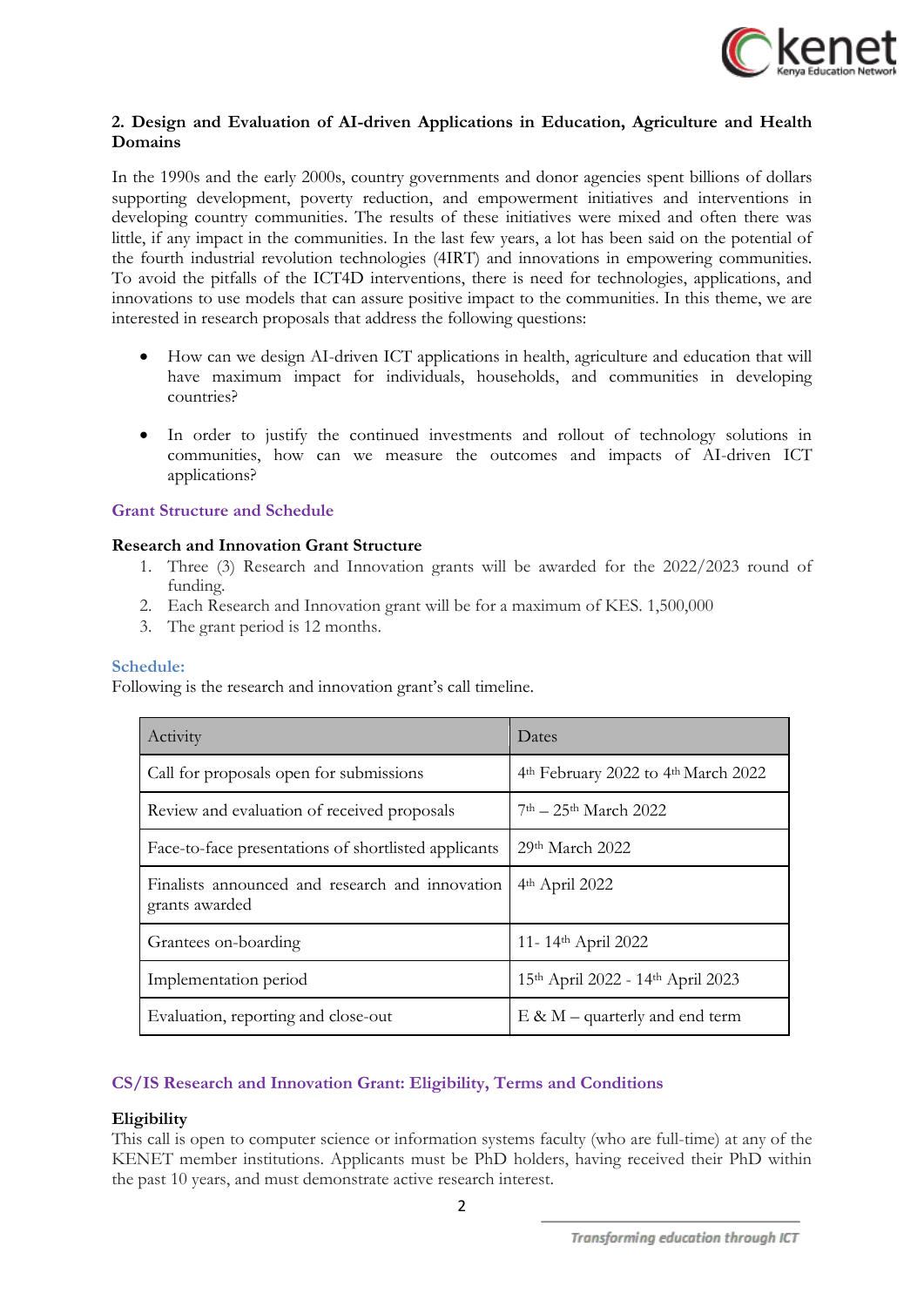

### **Team Composition**

The lead researcher(s) must be a PhD holder meeting the eligibility criteria above. The lead researcher is at liberty to incorporate other researchers into the team as needed. If other members are incorporated into the team, then the roles and extent of involvement of these team members must be clearly spelt out. A Letter of Commitment from each Team Member with support from respective Heads of Department or Deans, must be included as part of the team's submission documents. In this letter, each organization or individual must submit in writing, their commitment to participate in project activities, specifying their exact role in the project. Teams with multidisciplinary backgrounds are encouraged. The lead researcher will serve as the team leader and the primary point of contact for the team on all matters related to implementation of the grant.

### **Student Involvement**

One of the main objectives of this research and innovation grant is to develop expertise and build capacity in the areas of focus, and to grow a community of practitioners. To this end, it is important for faculty to work closely with students with a view to furthering their knowledge and capacities in the various technologies and issues of interest, in the areas of focus. Incorporating students, and especially PhD students, as team members as well as designing student-level projects from the research activities to be undertaken is encouraged.

### **Collaboration and partnerships**

To enhance research uptake and utilization, it is important for researchers to identify and seek out collaborations and partnerships with strategic persons and institutions. This not only opens pathways for moving research from the lab to the society, but also enhances visibility of researchers and their institutions, attracting even more funding and opportunities to further their research agenda. Given the identified areas of focus, it will be imperative for teams to identify strategic partnerships and collaborations with a view to modeling and planning for prototyping, testing, and scaling at later stages in the research cycle.

### **Intellectual Property**

Intellectual property derived from the funded R&D activities will be appropriated and protected based on the lead researcher's institution's IP policy and procedures.

### **Post-Award Requirements**

The successful grantees will be expected to:

- 1. Provide quarterly progress reports to the CS research associate at KENET
- 2. Participate and present project work at selected meetups organized by KENET
- 3. Grow a community of researchers in the area, by reaching out to other local researchers working in the area and other related multidisciplinary domains
- 4. Actively seek post research and innovation grant funding to further their research work by writing (joint) funding proposals
- 5. Prepare a final project report at the end of the grant period and submit to KENET. Prepare an abridged version of the project report for profiling on KENET's and institutional websites.
- 6. Publish paper(s) on their work in reputable journals.

### **CS/IS Research and Innovation Grant: Proposal Submission**

### **Concept Note Format**

- 1. The concept note should not exceed 6 pages (12pt, single spacing, excluding appendices)
- 2. The concept note should be submitted in PDF format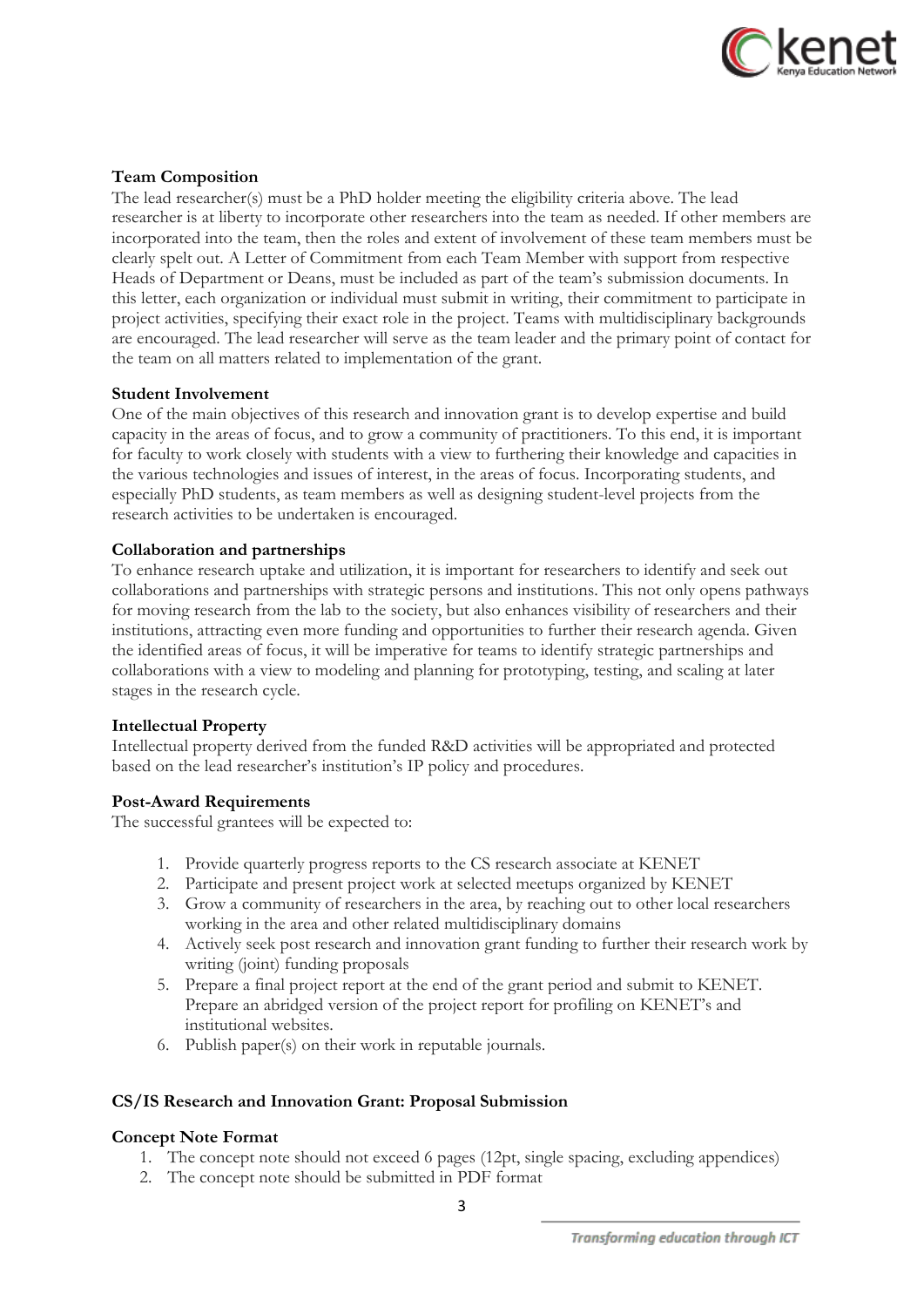

- 3. The research area should be clearly indicated in the title page i.e. ML or DEvAI
- 4. No personal identification (names) or institutional affiliation should be included in the concept note.

### **Concept Note structure**

The concept note should have the following structure:

- 1. Title
- 2. Problem definition and justification
- 3. Proposed solution and justification
- 4. Methodology
- 5. Resources (human, hardware, software etc.)
- 6. Work plan (not exceeding 12 months in duration)
- 7. Detailed Budget (not exceeding 15,000 USD)
- 8. Appendices

### **Supporting Documents**

The following documents should be included as part of the concept note submission:

- 1. Team profile document, indicating the names, institutional affiliation, and brief biographies of the lead researcher(s). Details of other team members and any collaborating institutions should also be included in the team profile.
- 2. CVs of the lead researcher(s), clearly profiling research activities undertaken to date as well as relevant publications.
- 3. Letters of Commitment from team members and any collaborating institutions.

#### **Concept Note submission**

Concept notes with all supporting documentation should be sent via email to [grantsadmin@kenet.or.ke](mailto:grantsadmin@kenet.or.ke) by 4th March 2022, 11.00PM EAT.

#### **Enquiries and applicant support**

All enquiries and requests for further information related to this call should be addressed to [grantsadmin@kenet.or.ke](mailto:grantsadmin@kenet.or.ke)

### **CS/IS Research and Innovation Grant: Proposal Evaluation**

- 1. KENET will constitute a review panel of leading CS/IS experts. Members of the review panel will sign Non-Disclosure Agreements, as well as statements acknowledging that they will make no claim to the intellectual property developed by the grantees.
- 2. The reviewers will review all received applications as per the evaluation criteria provided in Table 2 below and select the top 3 proposals for each area of focus.
- 3. The top three (3) finalists in each area will be invited for a final face-to-face presentation. During the oral presentations, the applicants will respond to and clarify any questions from the panel that will have arisen out of their written submissions. They will also be required to respond to any ad-hoc questions arising from the oral presentation.
- 4. After the oral presentations, the reviewers will make their final decisions on which three proposals will receive the CS/IS Research and Innovation Grant. Three (3) teams will be selected.
- 5. Selected grantees will be notified formally and profiled on KENET's website.